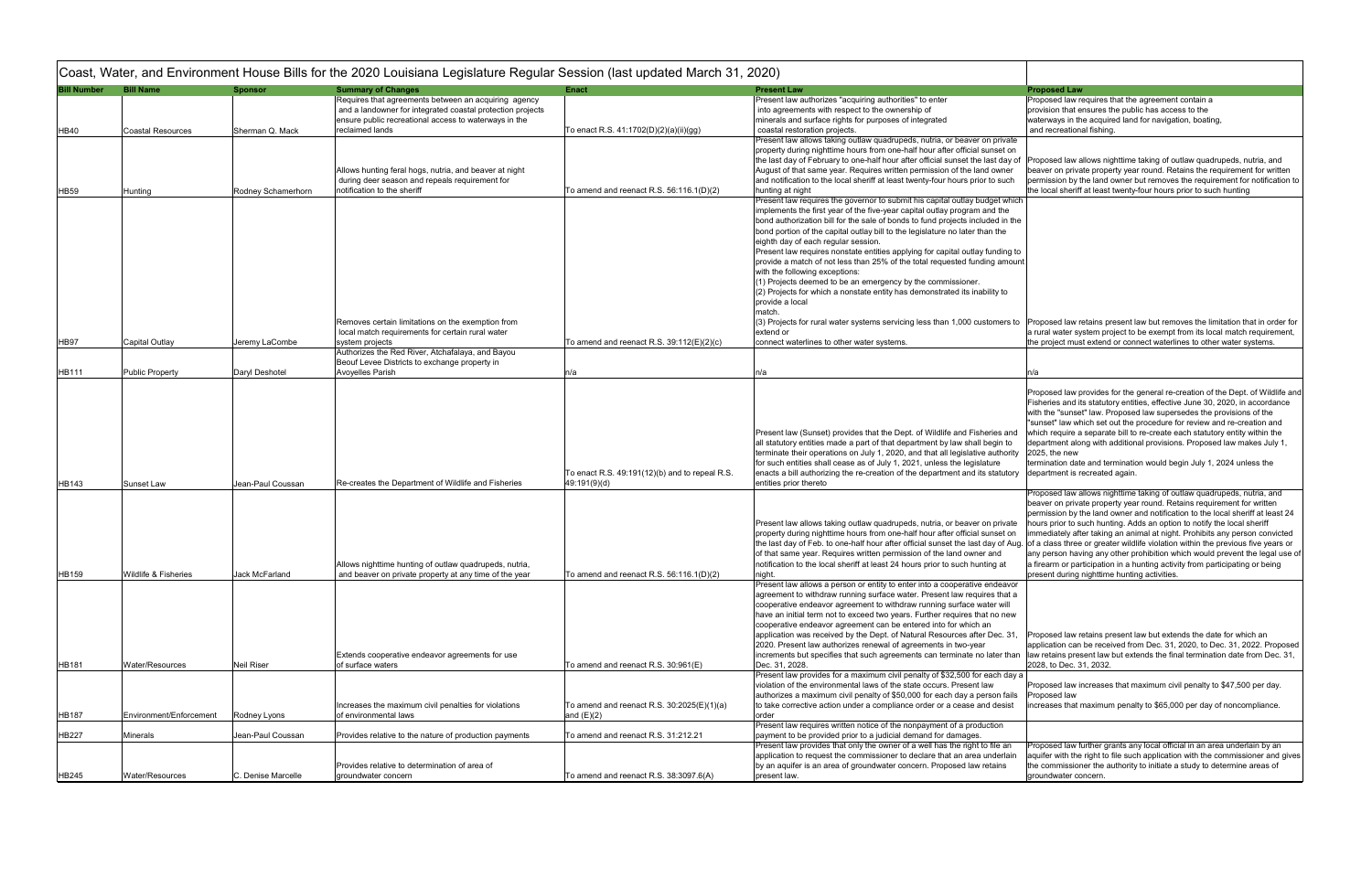| <b>Bill Number</b> | <b>Bill Name</b>                | <b>Sponsor</b>      | <b>Summary of Changes</b>                                                                                                                                                                                   | <b>Enact</b>                                                         | <b>Present Law</b>                                                                                                                                                                                                                                                                                                                                                                                                                                                                                                                                                                                                                                                                                                                                                      | <b>Proposed Law</b>                                                                                                                                                                       |
|--------------------|---------------------------------|---------------------|-------------------------------------------------------------------------------------------------------------------------------------------------------------------------------------------------------------|----------------------------------------------------------------------|-------------------------------------------------------------------------------------------------------------------------------------------------------------------------------------------------------------------------------------------------------------------------------------------------------------------------------------------------------------------------------------------------------------------------------------------------------------------------------------------------------------------------------------------------------------------------------------------------------------------------------------------------------------------------------------------------------------------------------------------------------------------------|-------------------------------------------------------------------------------------------------------------------------------------------------------------------------------------------|
| HB260              | Water/Drinking Water            | Mark Wright         | Requires testing by the state for secondary contaminants<br>in privately operated community water systems                                                                                                   | To enact R.S. 40:5.6.2                                               | Present law requires the office of public health (OPH) to perform all<br>inspections, tests, or procedures on public water supplies as may be<br>authorized by the administrator of the Environmental Protection Agency<br>(EPA) under the federal Safe Drinking Water Act. Proposed law retains<br>present law. Present law defines "community water system" as a public<br>water system that serves year-round residents within a residential setting.<br>Provides that examples of community water systems include systems<br>serving municipalities, water districts, subdivisions, and mobile home<br>parks. Proposed law retains present law.<br>Present law requires that the Wildlife and Fisheries Commission conduct                                          | Proposed law o<br>law, as a substa<br>established in t<br>EPA. Proposed<br>law relative to t<br>calendar year,<br>by each private<br>water system o<br>contracts with t<br>Proposed law o |
| <b>HB350</b>       | Wildlife & Fisheries CMN        | Ryan Bourriaque     | Changes the frequency of mullet stock assessments                                                                                                                                                           | To amend and reenact R.S. $56:333(G)(1)$                             | an assessment of the mullet stock annually                                                                                                                                                                                                                                                                                                                                                                                                                                                                                                                                                                                                                                                                                                                              | annually to eve                                                                                                                                                                           |
| HB351              | Fishing/Seasons                 | Ryan Bourriaque     | Changes the date the Depatment of Wildlife and<br>Fisheries may allow for the taking of gulf bait menhaden<br>when the quota has not been met                                                               | To amend and reenact R.S. $56:325.6(B)$                              | Present law provides that if the quota for bait gulf menhaden has not been<br>reached outside of the regular season by Dec. 1st, the department may<br>allow the taking of menhaden for bait starting on April 1st of the following<br>year and until the department determines the quota has been met                                                                                                                                                                                                                                                                                                                                                                                                                                                                  | Proposed law n<br>may allow the t<br>to March 1st of                                                                                                                                      |
| <b>HB352</b>       | Wildlife/Enforcement            | Ryan Bourriaque     | Prohobits the collection or harvest of turtle eggs and<br>diamondback terrapins                                                                                                                             | To amend and reenact R.S. 56:635 and to repeal<br>R.S. 56:326(A)(11) | Present law prohibits the trapping of diamondback terrapins and prohibits<br>taking the terrapins out of the state between April 15th and June 15th each  Proposed law p<br>year. Further prohibits taking the eggs of any species of turtle, except the<br>red ear (Trachemys Scripta). Present law provides for a 6-inch size limit for Proposed law r<br>the taking of diamondback terrapins.                                                                                                                                                                                                                                                                                                                                                                        | and prohibits th                                                                                                                                                                          |
| <b>HB392</b>       | Agriculture/Forest Dept         | Jack McFarland      | Removes a specific function of the office of forestry<br>and certain authority of the Louisiana Forestry<br>Commission related to production and prices of forest<br>tree seedlings grown by the department | R.S. 3:4303                                                          | Present law requires the office of forestry to perform functions relating to<br>the practice of forestry including the administration and supervision of<br>programs for the protection, management, and preservation of forests,<br>which includes the production of seedlings and other propagation stock.<br>Present law authorizes the La. Forestry Commission to fix prices for the<br>sale of forest tree seedlings, grown by LDAF nurseries, to landowners<br>involved in forestry activities, and requires all receipts from such sale be<br>retained and expended on department nurseries for purposes of scientific<br>To amend and reenact R.S. 36:628(F) and to repeal  forestry research and experimentation, land acquisition, and general<br>operations. | Proposed law r<br>and propagatio<br>repeals present                                                                                                                                       |
| HB393              | Agriculture/Forest Comr         | Jack McFarland      | Provides for the commissioner's authority to regulate<br>cooperative agreements within the Louisiana Forestry<br><b>Productivity Program</b>                                                                | To amend and reenact R.S. 3:4412(C)                                  | Present law requires the commissioner to determine the extent of the<br>state's involvement in each cooperative agreement but creates financial<br>thresholds not exceeding 50% of the cost of the agreement or a total value setting the state<br>of assistance of \$10,000 to any one landowner in a fiscal year.                                                                                                                                                                                                                                                                                                                                                                                                                                                     | Proposed law r<br>adding a requir<br>landowners.                                                                                                                                          |
| HB394              | Forestry                        | Jack McFarland      | Provides relative to the State Forestry Commission's<br>comprehensive management plan for the Alexander<br>State Forest and Indian Creek                                                                    | To amend and reenact R.S. 3:4402(A)                                  | Present law requires the State Forestry Commission to adopt a forest and<br>recreational management plan for the Alexander State Forest and Indian<br>Creak by rule under the APA with oversight by the House and Senate<br>Agriculture committees.                                                                                                                                                                                                                                                                                                                                                                                                                                                                                                                     | Proposed law o<br>adopted and po<br>section of the L<br>oversight by the                                                                                                                  |
| <b>HB426</b>       | <b>Agricultural Commodities</b> | Francis C. Thompson | Provides relative to seed testing and labeling                                                                                                                                                              | To amend and reenact R.S. $3:1435(5)$                                | Present law requires the analyses of purity, germination, and additional<br>tests of seeds be confidential and available only to the requestor.                                                                                                                                                                                                                                                                                                                                                                                                                                                                                                                                                                                                                         | Proposed law r<br>from La. Public                                                                                                                                                         |
| HB433              | Fishing/Oysters                 | <b>Mark Cormier</b> | Reduces the oyster seed ground vessel permit fee<br>and creates associated gear fears                                                                                                                       | To amend and reenact R.S. 56:433.1(A)(1)                             | Present law provides for an oyster seed ground vessel permit. Provides for<br>a permit fee of \$250 per year for residents and \$1,000 per year for<br>nonresidents.                                                                                                                                                                                                                                                                                                                                                                                                                                                                                                                                                                                                    | Proposed law r<br>permit but lowe<br>\$200 for nonres<br>per scraper for<br>number of scra                                                                                                |
| HB439              | Coastal Res/Coastal Zone        | Jerome Zeringue     | Provides relative to the application of local ordinances<br>to integrated coastal projects                                                                                                                  | To enact R.S. 49:214.5.3(F)                                          | n/a                                                                                                                                                                                                                                                                                                                                                                                                                                                                                                                                                                                                                                                                                                                                                                     | Proposed law p<br>any other local<br>protection proje<br>annual plan by<br>ordinance, law,<br><b>Coastal Protect</b><br>compliance witl<br>might otherwise<br>programs.                   |

|                             | Proposed Law                                                                                                                                                                                                                                                                                                                                                                                                                                                                                                                                                                                                                                                                                                                     |
|-----------------------------|----------------------------------------------------------------------------------------------------------------------------------------------------------------------------------------------------------------------------------------------------------------------------------------------------------------------------------------------------------------------------------------------------------------------------------------------------------------------------------------------------------------------------------------------------------------------------------------------------------------------------------------------------------------------------------------------------------------------------------|
| ٦g.<br>ct                   | Proposed law defines "secondarycontaminant", for purposes of proposed<br>law, as a substance for which secondarymaximum contaminant levels are<br>established in the National Secondary Drinking Water Regulations of the<br>EPA. Proposed law provides that in addition to the requirements of present<br>law relative to testing of water supplies, OPH shall, at least once per<br>calendar year, perform tests for secondary contaminants in water supplied<br>by each privately operated community water system in La. at no cost to the<br>water system or to any municipality or parish governing authority that<br>contracts with the water system.<br>Proposed law changes the requirement of the stock assessment from |
|                             | annually to every five years                                                                                                                                                                                                                                                                                                                                                                                                                                                                                                                                                                                                                                                                                                     |
| een<br>ľ<br>١g              | Proposed law modifies present law by changing the date the department<br>may allow the taking of menhaden for bait from April 1st of the following year<br>to March 1st of the following year.                                                                                                                                                                                                                                                                                                                                                                                                                                                                                                                                   |
| its<br>⊧ach<br>٦e<br>it for | Proposed law prohibits the taking of diamondback terrapins by any means<br>and prohibits the taking of eggs of any species of turtle with no exceptions.<br>Proposed law repeals the size limit.                                                                                                                                                                                                                                                                                                                                                                                                                                                                                                                                 |
| O.<br>e<br>е                |                                                                                                                                                                                                                                                                                                                                                                                                                                                                                                                                                                                                                                                                                                                                  |
| ific                        | Proposed law removes the specific function of producing forest seedlings<br>and propagation stock, but otherwise retains present law. Proposed law<br>repeals present law in its entirety                                                                                                                                                                                                                                                                                                                                                                                                                                                                                                                                        |
| ıl<br>alue                  | Proposed law modifies present law by removing the financial thresholds and<br>adding a requirement that the commissioner establish rules and regulations<br>setting the state's level of involvement in the cooperative agreements with<br>landowners.                                                                                                                                                                                                                                                                                                                                                                                                                                                                           |
| ınd<br>3IJ                  | Proposed law changes present law to require the management plan be<br>adopted and posted to the LDAF website and published in the Potpourri<br>section of the La. Register, instead of adopted by rule under the APA with<br>oversight by the House and Senate Agriculture committees.                                                                                                                                                                                                                                                                                                                                                                                                                                           |
|                             | Proposed law maintains present law and makes the test analyses exempt<br>from La. Public Records Law.                                                                                                                                                                                                                                                                                                                                                                                                                                                                                                                                                                                                                            |
| s for                       | Proposed law retains the requirement for an oyster seed ground vessel<br>permit but lowers the annual fee for such permit to \$50 for residents and<br>\$200 for nonresidents. Adds an annual oyster seed ground gear fee of \$200<br>per scraper for residents and \$800 per scraper for nonresidents. Limits the<br>number of scrapers authorized on the public seed grounds to two per vessel.                                                                                                                                                                                                                                                                                                                                |
|                             | Proposed law prohibits a political subdivision, local governing authority, or<br>any other local government entity, from interfering with an integrated coastal<br>protection project or program provided for in an approved master plan or<br>annual plan by way of enactment, adoption, or enforcement of any<br>ordinance, law, permit, or regulation. Proposed law further provides that the<br>Coastal Protection and Restoration Authority and the board may consider<br>compliance with local ordinances, laws, regulations, or other policies that<br>might otherwise apply to integrated coastal protection projects and<br>programs.                                                                                   |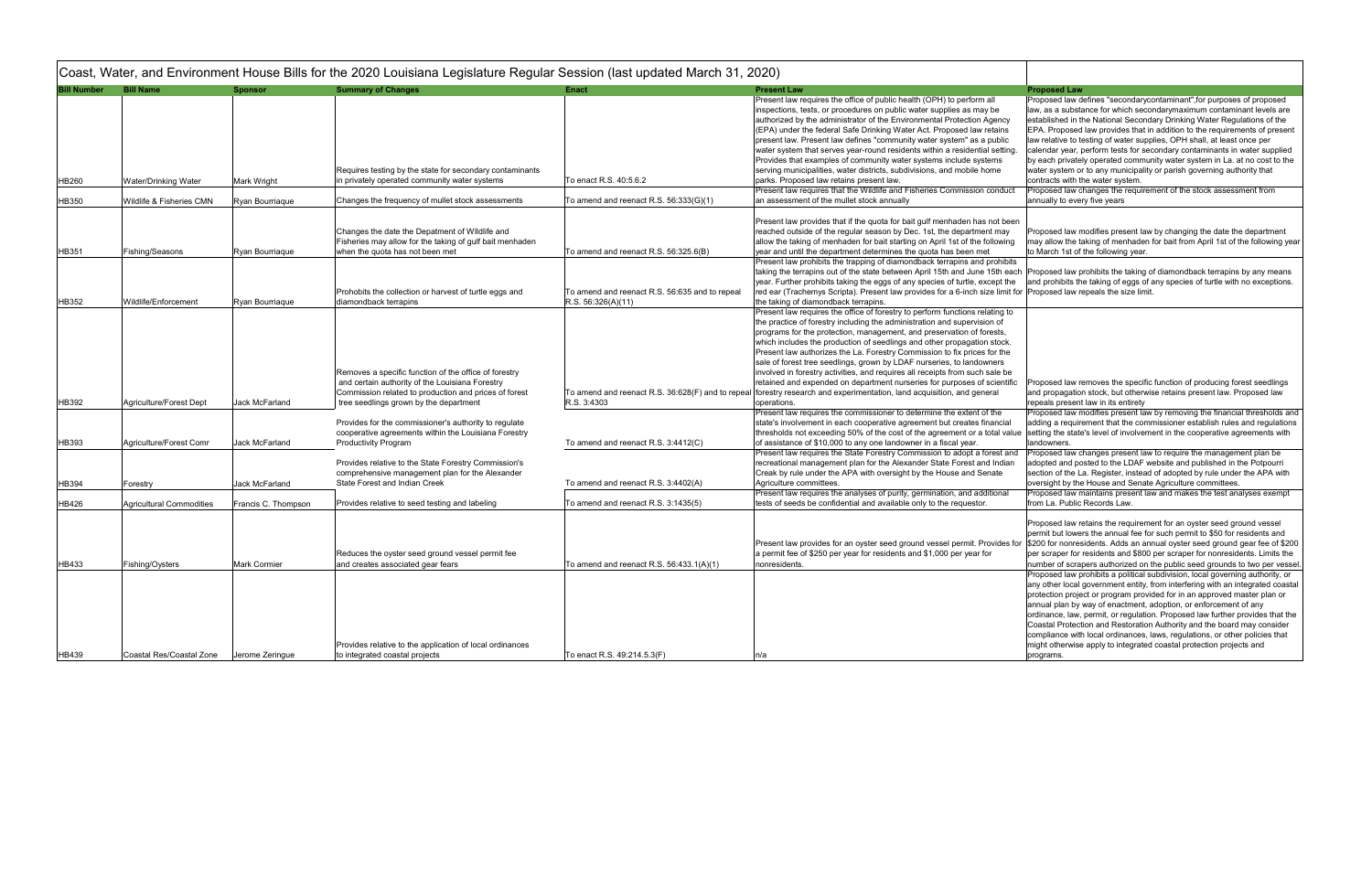| <b>Bill Number</b> | <b>Bill Name</b>                                     | <b>Sponsor</b>                         | <b>Summary of Changes</b>                                                                                                                                                                  | <b>Enact</b>                                                                                                                                         | <b>Present Law</b>                                                                                                                                                                                                                                                                                                                                                                                                                                                                                                                                                                                                                                                                                                                                                                                                                                                                                                                              | <b>Proposed Law</b>                                                                                                                                                                                                                                                                                                                                                                                                                                                                                                                                                                                                                                                                                                                                                                                                                                                                                                                                                                                                                                                                                                        |
|--------------------|------------------------------------------------------|----------------------------------------|--------------------------------------------------------------------------------------------------------------------------------------------------------------------------------------------|------------------------------------------------------------------------------------------------------------------------------------------------------|-------------------------------------------------------------------------------------------------------------------------------------------------------------------------------------------------------------------------------------------------------------------------------------------------------------------------------------------------------------------------------------------------------------------------------------------------------------------------------------------------------------------------------------------------------------------------------------------------------------------------------------------------------------------------------------------------------------------------------------------------------------------------------------------------------------------------------------------------------------------------------------------------------------------------------------------------|----------------------------------------------------------------------------------------------------------------------------------------------------------------------------------------------------------------------------------------------------------------------------------------------------------------------------------------------------------------------------------------------------------------------------------------------------------------------------------------------------------------------------------------------------------------------------------------------------------------------------------------------------------------------------------------------------------------------------------------------------------------------------------------------------------------------------------------------------------------------------------------------------------------------------------------------------------------------------------------------------------------------------------------------------------------------------------------------------------------------------|
|                    |                                                      |                                        |                                                                                                                                                                                            |                                                                                                                                                      | Present law provides that \$2.25 per passenger/light truck tire, \$5 per<br>medium truck tire, and \$10 per off-road tire be collected for every tire sold.<br>These fees are deposited into the Waste Tire Management Fund which is<br>used to operate the waste tire program in the Dept. of Environmental                                                                                                                                                                                                                                                                                                                                                                                                                                                                                                                                                                                                                                    | Proposed law increases the fees in present law (chart for fees is to the right)<br>Proposed law changes present law by removing the set amount processing<br>facilities shall be paid in favor of adopting a rate schedule based on either<br>the per pound of waste tire material that is recycled or that reaches end<br>market uses or per pound of whole waste tires that are<br>recycled or that reach end market uses and establishing minimum amounts<br>as follows:<br>(1) $9\frac{1}{2}\phi$ per pound for processing waste tires that remove the steel and tire<br>cord and<br>produce crumb rubber with a granular consistency.<br>(2) $7\frac{1}{2}$ per pound for processing waste tires to the minimum required<br>pursuant to<br>present law.<br>Proposed law prohibits charging an amount above the fees authorized by                                                                                                                                                                                                                                                                                     |
|                    |                                                      |                                        |                                                                                                                                                                                            |                                                                                                                                                      | Quality. One aspect of that program is to reimburse waste tire processors<br>from the fund for recycling waste tires generated within the state. Present<br>law requires permitted waste tire processing facilities to be paid a minimum prohibition does not<br>of $7\frac{1}{2}\phi$ per pound of waste tire material that is recycled or that reaches end                                                                                                                                                                                                                                                                                                                                                                                                                                                                                                                                                                                    | proposed law for<br>the disposal, transporting, or processing of waste tires. Specifies that<br>apply to the sale or marketing of recycled waste tire material or whole waste                                                                                                                                                                                                                                                                                                                                                                                                                                                                                                                                                                                                                                                                                                                                                                                                                                                                                                                                              |
| HB456              | <b>Environment/Waste Tires</b>                       | Mandie Landry                          | Provides for fees imposed to waste tire disposal                                                                                                                                           | To amend and reenact R.S. $30:2418(1)(1)$ and $(2)$                                                                                                  | market uses or per pound of whole waste tires that are recycled or that<br>reach end market uses.                                                                                                                                                                                                                                                                                                                                                                                                                                                                                                                                                                                                                                                                                                                                                                                                                                               | tires.                                                                                                                                                                                                                                                                                                                                                                                                                                                                                                                                                                                                                                                                                                                                                                                                                                                                                                                                                                                                                                                                                                                     |
|                    |                                                      |                                        | Provides relative to the authority to bring enforcement actions                                                                                                                            |                                                                                                                                                      | Present law provides that the secretary of the Dept. of Natural Resources,<br>the attorney general, an appropriate district attorney, or a local governmen<br>with an approved coastal program may bring actions to ensure compliance<br>with the permitting program under the La. Coastal Zone Management                                                                                                                                                                                                                                                                                                                                                                                                                                                                                                                                                                                                                                      | Proposed law divides the authority between "uses of state concern" and<br>'uses of local concern". For "uses of state concern," proposed law<br>authorizes only the secretary of the Dept. of Natural Resources and the<br>attorney general to bring actions to ensure compliance with the permitting<br>program under the La. Coastal Zone Management Program. For "uses of<br>local concern," proposed law authorizes the secretary of the Dept. of Natural<br>Resources, the attorney general, an appropriate district attorney, or a local<br>government with an approved coastal program to bring actions to ensure<br>compliance with the permitting program under the La. Coastal Zone<br>Management Program. Limits the district attorney and local                                                                                                                                                                                                                                                                                                                                                                |
| HB520<br>HB587     | <b>Coastal Resources</b><br>Environment/Quality Dept | Phillip DeVillier<br>Jean-Paul Coussan | under the Louisiana Coastal Zone Management Program<br>Authorizes the secretary of the Department of Environmental<br>Quality to establish a voluntary environmental self-audit<br>program | To amend and reenact R.S. $49:214.36(D)$ and $(E)$<br>To enact amend and reenact R.S. 30:2030(A) and<br>to enact R.S. 30:2044                        | Program.<br>Present law provides that department records and information obtained<br>from rules, regulations, orders, licenses, or permits are available to the<br>public unless the secretary determines that release of the information may<br>impair an investigation or the protection of trade secrets and proprietary<br>information.                                                                                                                                                                                                                                                                                                                                                                                                                                                                                                                                                                                                     | government to "uses of local concern" only within their own jurisdiction.<br>Proposed law authorizes the secretary of the Dept. of Environmental Quality<br>to establish a program for voluntary environmental self-audits. Requires that<br>the regulations provide for the conduct of the self-audit, submission of the<br>results to the department, the period of time that information contained in the<br>self-audit maybe held confidential, incentives to encourage the use of self-<br>audits, corrective actions for violations discovered by the self-audit,<br>submission of a corrective plan, and fees for reviewing the audit and<br>corrective plan. Proposed law provides that information obtained through a<br>voluntary environmental selfaudit must be held confidential for a limited time<br>as specified in the rules applicable to<br>voluntary environmental self-audits. Further provides that information<br>disclosed to the department under a self-audit that is required to be reported<br>to a state or federal agency by statute regulations or permits will not be held<br>confidential |
| HB592              | <b>Coastal Resources</b>                             | Tanner Magee                           | Allows the Coastal Protection and Restoration Authority to<br>incur debt or issue bonds                                                                                                    | To amend and reenact R.S. 49:214.2(10) and<br>$[214.6.2(D)(7)$ and to enact R.S. 3<br>39:1367(E)(2)(b)(viii) and R.S. 49:214.5.4(G)(10)<br>and $(J)$ | Present law defines "net state tax supported debt" to include the debt<br>obligations issued by the state or any entity of the state and lists general<br>obligation bonds, debt secured by capital leases, debt secured by<br>statewide tax revenues, any funds advanced by a political subdivision, and<br>bonds secured by self-supported revenues. Present law further defines<br>what is not "net state tax supported debt." Present law for purposes of<br>coastal projects defines "infrastructure" as publically-owned facilities or<br>systems that serve a critical public purpose but are negatively impacted by<br>coastal land loss. Present law provides relative to the purposes for which<br>the monies in the Coastal Protection and Restoration Fund can be<br>used.Present law provides generally for the functions and responsibilities of the issuance of such debt obligations is approved by the State Bond<br>the CPRA. | Proposed law includes indebtedness of the Coastal Protection and<br>Restoration Authority (CPRA) in the list of what<br>is not "net state tax supported debt". Proposed law removes the "publically-<br>owned" limitation.<br>Proposed law adds the payment of debt services or other debt payment<br>obligations of the CPRA. Proposed law further authorizes the creation of<br>construction or project funds within the Coastal Protection and Restoration<br>Fund. Proceeds of bonds or other debt obligations may be deposited to<br>those funds and held only for the purpose for which the obligation were<br>issued. Proposed<br>law includes issuing bonds or incurring other debt obligations provided that<br>Commission                                                                                                                                                                                                                                                                                                                                                                                        |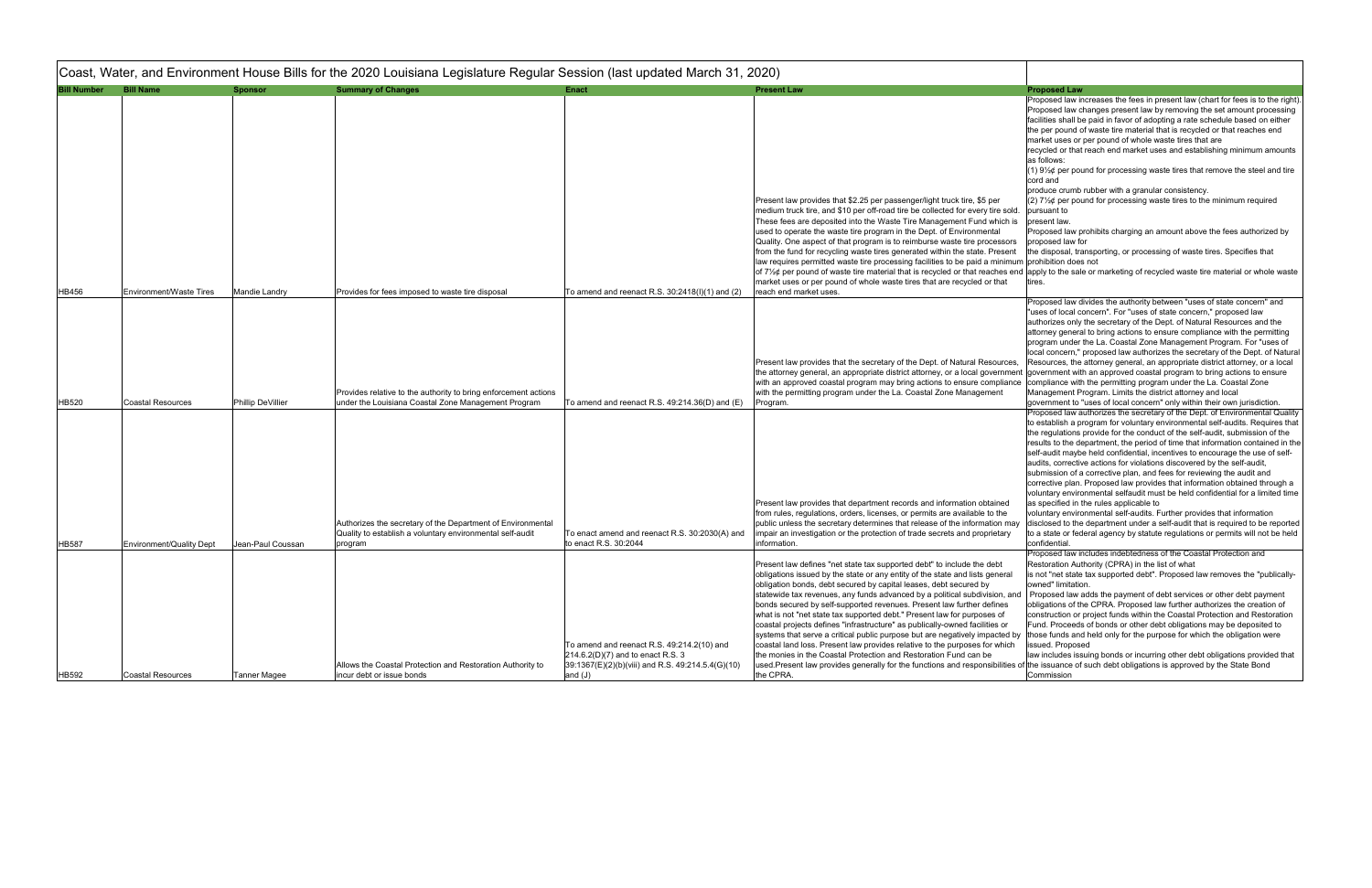|                    |                          |                     | Coast, Water, and Environment House Bills for the 2020 Louisiana Legislature Regular Session (last updated March 31, 2020)                 |                                                                                                                                                                                                                                                                                                                                                                                                                                                 |                                                                                                                                                                                                                                                                                                                                                                                                                                     |                                                                                                                                                                                                                                                                                                                                                                                                                                                                                                                                                                                                                                                                                                                                                                                                                                                                                                                                                                                                                                                                                                                                                                                                                                                                                                                                                                                          |
|--------------------|--------------------------|---------------------|--------------------------------------------------------------------------------------------------------------------------------------------|-------------------------------------------------------------------------------------------------------------------------------------------------------------------------------------------------------------------------------------------------------------------------------------------------------------------------------------------------------------------------------------------------------------------------------------------------|-------------------------------------------------------------------------------------------------------------------------------------------------------------------------------------------------------------------------------------------------------------------------------------------------------------------------------------------------------------------------------------------------------------------------------------|------------------------------------------------------------------------------------------------------------------------------------------------------------------------------------------------------------------------------------------------------------------------------------------------------------------------------------------------------------------------------------------------------------------------------------------------------------------------------------------------------------------------------------------------------------------------------------------------------------------------------------------------------------------------------------------------------------------------------------------------------------------------------------------------------------------------------------------------------------------------------------------------------------------------------------------------------------------------------------------------------------------------------------------------------------------------------------------------------------------------------------------------------------------------------------------------------------------------------------------------------------------------------------------------------------------------------------------------------------------------------------------|
| <b>Bill Number</b> | <b>Bill Name</b>         | <b>Sponsor</b>      | <b>Summary of Changes</b>                                                                                                                  | <b>Enact</b>                                                                                                                                                                                                                                                                                                                                                                                                                                    | <b>Present Law</b>                                                                                                                                                                                                                                                                                                                                                                                                                  | <b>Proposed Law</b>                                                                                                                                                                                                                                                                                                                                                                                                                                                                                                                                                                                                                                                                                                                                                                                                                                                                                                                                                                                                                                                                                                                                                                                                                                                                                                                                                                      |
|                    |                          |                     | Provides relative to the regulation of gates across waterways in                                                                           |                                                                                                                                                                                                                                                                                                                                                                                                                                                 |                                                                                                                                                                                                                                                                                                                                                                                                                                     | Proposed law provides that any person who et<br>structure that prevents or restricts access to a<br>bay, lake, or any waters that are navigable or a<br>the tide, is required to ensure that the gateway<br>visible at night, and in low light conditions to in<br>constructed in a manner to stay above the wat<br>high water events, and displays the owner's co<br>name, address, and telephone number. Requi<br>Fisheries to promulgate rules and regulations<br>marking, lighting, siting, manner of constructio<br>it deems necessary in order to promote the sa<br>property, and the environment. Proposed law<br>result in civil penalties of not less than \$50 per<br>penalty of \$5,000 per year. Provides for enford<br>and Fisheries and any local law enforcement a<br>penalties collected by the department will be c<br>Fund, while any civil penalties collected by any<br>agency be retained by the law enforcement ag<br>Proposed law specifies that nothing in propose<br>of estoppel to confirm or deny ownership, or a<br>access related to the water, or to the beds and                                                                                                                                                                                                                                                                                          |
| <b>HB650</b>       | Waterways/Canals         | <b>Beryl Amedee</b> | the coastal areas                                                                                                                          | To enact R.S. 34:347                                                                                                                                                                                                                                                                                                                                                                                                                            | n/a                                                                                                                                                                                                                                                                                                                                                                                                                                 | covered by proposed law.                                                                                                                                                                                                                                                                                                                                                                                                                                                                                                                                                                                                                                                                                                                                                                                                                                                                                                                                                                                                                                                                                                                                                                                                                                                                                                                                                                 |
| HB659              | Environment/Solid Waste  | R. Dewith Carrier   | Provides relative to requirements for establishing a solid waste Act No. 862 of the 2010 Regular 3 Session of the<br>incineration facility | Legislature                                                                                                                                                                                                                                                                                                                                                                                                                                     | Present law requires applicants for a solid waste disposal facility permit to<br>obtain certification from the local fire department as to the department's<br>To repeal R.S. 30:2157 and 2157.1 and Section 2 of ability to meet certain response standards. Industrial waste disposal<br>facilities response standards are the requirements of Section 472 of the<br>Life Safety Code of the National Fire Protection Association | Proposed law repeals present law. Present lay<br>law on adoption by the Dept. of Environmental<br>regulations requiring an emergency response<br>solid waste disposal treatment facility. Propose                                                                                                                                                                                                                                                                                                                                                                                                                                                                                                                                                                                                                                                                                                                                                                                                                                                                                                                                                                                                                                                                                                                                                                                        |
| HB691              | Environment              | Rodney Lyons        | Reinstates the Brownfields Cleanup Revolving Loan Fund and<br>program                                                                      | To reenact R.S. 30:2551 and 2552(A) and (C), to<br>amend and reenact R.S. 30:2552(B) and 3 Section<br>22 of Act No. 612 of the 2018 Regular Session, and<br>to repeal R.S. 4 30:2552(A), (B), and (C) as<br>amended by Section 9 of Act No. 612 of the 2018 5<br><b>Regular Session</b><br>enact R.S. $30:2014(D)(4)(d)$ , relative to fees<br>collected by the Department of 3 Environmental<br>Quality; to authorize an increase of hazardous | n/a<br>allows DEQ to charge an annual hazardous waste fee on small quantity                                                                                                                                                                                                                                                                                                                                                         | Proposed law reinstates the fund and program<br>authorizes DEQ to increase the fee for small o                                                                                                                                                                                                                                                                                                                                                                                                                                                                                                                                                                                                                                                                                                                                                                                                                                                                                                                                                                                                                                                                                                                                                                                                                                                                                           |
| <b>HB710</b>       | <b>Environment/Fees</b>  | <b>Gary Carter</b>  | Allows the Department of Environmental Quality to increase<br>hazardous waste fees                                                         | waste fees paid to the 4 department; and to provide and large<br>for related matters.                                                                                                                                                                                                                                                                                                                                                           | quantity generators                                                                                                                                                                                                                                                                                                                                                                                                                 | amount not to exceed \$600 and the fee for lar<br>amount not to exceed \$750                                                                                                                                                                                                                                                                                                                                                                                                                                                                                                                                                                                                                                                                                                                                                                                                                                                                                                                                                                                                                                                                                                                                                                                                                                                                                                             |
| <b>HB711</b>       | Environment/Enforcement  | <b>Gary Carter</b>  | Increases certain fees and establishes a new fee for<br>radioactive disposal processing                                                    | To amend and reenact R.S. 30:2351.59(C)(1)(b),<br>$(3)(a)(i)$ and (iii), and (b)(i) and (iii), and<br>3 to enact R.S. 30:2014(D)(4)(d), relative to fees<br>collected by the Department of<br>4 Environmental Quality                                                                                                                                                                                                                           | allows DEQ to charge certain fees. Proposed law retains present law.                                                                                                                                                                                                                                                                                                                                                                | Proposed law authorizes a minimum fee of \$2<br>registration, or variance except for the Underg<br>registration fee which will not be increased. Pr<br>increases in air fees as follows: (1) Criteria pol<br>exceed \$20 per ton (2) Agent accreditation fee<br>exceed \$350 (3) Emergency processing fees a<br>times the fee in effect on 7/1/20 (4) New fee fo<br>certification forms \$5000 for one fiscal year Pr<br>increases in solid waste fees as follows: (1) W<br>authorization application fee not to exceed \$2<br>schedule for all transporters of solid waste with<br>relative to radioactive waste disposal processi<br>at the wellhead regardless of the field. Further<br>commercial naturally occurring radioactive ma<br>application fee of \$23,000 and a commercial r<br>materials waste disposal annual fee of \$20,00<br>fees paid into the Lead Hazard Reduction Fun<br>Proposed Lead project supervisor \$275 \$350<br>Lead inspector \$165 \$250 Lead worker \$55<br>for the following notification fees for contamina<br>indicated: Present Proposed Buildings 2,000 s<br>Revisions to notifications \$55 \$250 One-half<br>250 Revisions \$ 55 \$ 250<br>prohibits the issuance of a coastal use permit<br>environmental impact statement unless the pro-<br>sections and provisions of that environmental<br>provides that any waivers obtained under the 1 |
| <b>HB724</b>       | <b>Coastal Resources</b> | Cormier             | provides relative to guidelines for granting coastal use permits permits                                                                   | To enact R.S. 49:214.27(F), relative to coastal use                                                                                                                                                                                                                                                                                                                                                                                             | provides for guidelines to be used by the coastal management program in<br>the Dept. of Natural Resources for the issuance of coastal use permits.                                                                                                                                                                                                                                                                                  | environmental impact statement shall not be re<br>issuing a La. coastal use permit. Further provi-<br>be construed to preclude the department from<br>application for a coastal use permit.                                                                                                                                                                                                                                                                                                                                                                                                                                                                                                                                                                                                                                                                                                                                                                                                                                                                                                                                                                                                                                                                                                                                                                                              |
|                    |                          |                     |                                                                                                                                            |                                                                                                                                                                                                                                                                                                                                                                                                                                                 |                                                                                                                                                                                                                                                                                                                                                                                                                                     |                                                                                                                                                                                                                                                                                                                                                                                                                                                                                                                                                                                                                                                                                                                                                                                                                                                                                                                                                                                                                                                                                                                                                                                                                                                                                                                                                                                          |

|        | Proposed Law                                                                                                                                                                                                                                                                                                                                                                                                                                                                                                                                                                                                                                                                                                                                                                                                                                                                                                                                                                                                                                                                                                                                                                                                                                                                                                                                                                                                                                                                                                                                                                                                                                                                                                                                                        |
|--------|---------------------------------------------------------------------------------------------------------------------------------------------------------------------------------------------------------------------------------------------------------------------------------------------------------------------------------------------------------------------------------------------------------------------------------------------------------------------------------------------------------------------------------------------------------------------------------------------------------------------------------------------------------------------------------------------------------------------------------------------------------------------------------------------------------------------------------------------------------------------------------------------------------------------------------------------------------------------------------------------------------------------------------------------------------------------------------------------------------------------------------------------------------------------------------------------------------------------------------------------------------------------------------------------------------------------------------------------------------------------------------------------------------------------------------------------------------------------------------------------------------------------------------------------------------------------------------------------------------------------------------------------------------------------------------------------------------------------------------------------------------------------|
| t to   | Proposed law provides that any person who erects a gateway, fence, or any<br>structure that prevents or restricts access to any river, stream, canal, bayou,<br>bay, lake, or any waters that are navigable or subject to the ebb and flow of<br>the tide, is required to ensure that the gateway, fence, or other structure is<br>visible at night, and in low light conditions to indicate its location, and is<br>constructed in a manner to stay above the water during high tide or other<br>high water events, and displays the owner's contact information including<br>name, address, and telephone number. Requires the Dept. of Wildlife and<br>Fisheries to promulgate rules and regulations to specify the details regarding<br>marking, lighting, siting, manner of construction, and any other requirements<br>it deems necessary in order to promote the safety and welfare of people,<br>property, and the environment. Proposed law provides that violations will<br>result in civil penalties of not less than \$50 per day, up to a maximum<br>penalty of \$5,000 per year. Provides for enforcement by the Dept. of Wildlife<br>and Fisheries and any local law enforcement agency. Provides that civil<br>penalties collected by the department will be credited to the Conservation<br>Fund, while any civil penalties collected by any local law enforcement<br>agency be retained by the law enforcement agency that issued the citation.<br>Proposed law specifies that nothing in proposed law can be used as a basis<br>of estoppel to confirm or deny ownership, or any rights of public or private<br>access related to the water, or to the beds and bottoms of any waterway<br>covered by proposed law.                              |
| 3<br>э | Proposed law repeals present law. Present law conditions repeal of present<br>law on adoption by the Dept. of Environmental Quality of rules and<br>regulations requiring an emergency response plan from an applicant for a<br>solid waste disposal treatment facility. Proposed law repeals present law                                                                                                                                                                                                                                                                                                                                                                                                                                                                                                                                                                                                                                                                                                                                                                                                                                                                                                                                                                                                                                                                                                                                                                                                                                                                                                                                                                                                                                                           |
|        | Proposed law reinstates the fund and program                                                                                                                                                                                                                                                                                                                                                                                                                                                                                                                                                                                                                                                                                                                                                                                                                                                                                                                                                                                                                                                                                                                                                                                                                                                                                                                                                                                                                                                                                                                                                                                                                                                                                                                        |
| ty     | authorizes DEQ to increase the fee for small quantity generators to an<br>amount not to exceed \$600 and the fee for large quantity generators to an<br>amount not to exceed \$750                                                                                                                                                                                                                                                                                                                                                                                                                                                                                                                                                                                                                                                                                                                                                                                                                                                                                                                                                                                                                                                                                                                                                                                                                                                                                                                                                                                                                                                                                                                                                                                  |
|        | Proposed law authorizes a minimum fee of \$250 for any permit, license,<br>registration, or variance except for the Underground Storage Tank<br>registration fee which will not be increased. Proposed law authorizes<br>increases in air fees as follows: (1) Criteria pollutant annul all fee not to<br>exceed \$20 per ton (2) Agent accreditation fee for asbestos fee not to<br>exceed \$350 (3) Emergency processing fees not to exceed one and one-half<br>times the fee in effect on 7/1/20 (4) New fee for asbestos disposal<br>certification forms \$5000 for one fiscal year Proposed law authorizes<br>increases in solid waste fees as follows: (1) Waste tire transporter<br>authorization application fee not to exceed \$250 (2) Authorize an annual fee<br>schedule for all transporters of solid waste with a facility in La. Proposed law<br>relative to radioactive waste disposal processing authorizes fees to be billed<br>at the wellhead regardless of the field. Further authorizes fees for a<br>commercial naturally occurring radioactive materials waste disposal<br>application fee of \$23,000 and a commercial naturally occurring radioactive<br>materials waste disposal annual fee of \$20,000. Proposed law increases<br>fees paid into the Lead Hazard Reduction Fund as indicated: Present<br>Proposed Lead project supervisor \$ 275 \$ 350 Risk assessor \$ 275 \$ 350<br>Lead inspector \$165 \$250 Lead worker \$55 \$250 Proposed law provides<br>for the following notification fees for contaminated buildings and soil as<br>indicated: Present Proposed Buildings 2,000 sq. ft. and under \$ 220 \$ 250<br>Revisions to notifications \$55 \$250 One-half acre or less of soil \$220 \$<br>250 Revisions \$55 \$250 |
| า in   | prohibits the issuance of a coastal use permit for a project requiring a federal<br>environmental impact statement unless the project is fully reviewed under all<br>sections and provisions of that environmental impact statement. Further<br>provides that any waivers obtained under the federally required<br>environmental impact statement shall not be recognized for purposes of<br>issuing a La. coastal use permit. Further provides that proposed law cannot<br>be construed to preclude the department from conducting an analysis of an<br>application for a coastal use permit.                                                                                                                                                                                                                                                                                                                                                                                                                                                                                                                                                                                                                                                                                                                                                                                                                                                                                                                                                                                                                                                                                                                                                                      |